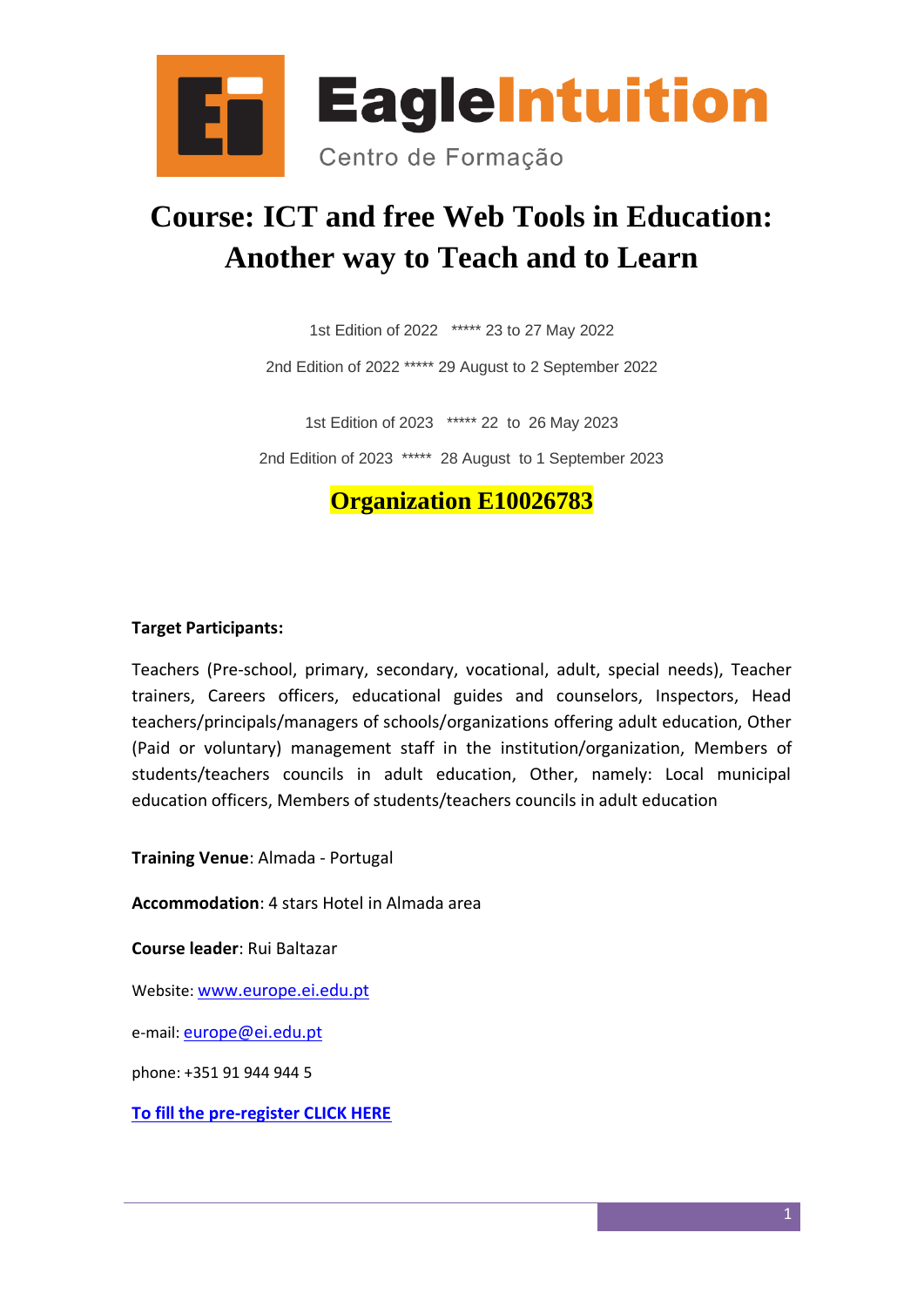

#### **Preparation**

There are no special preparationfor this course.

#### **Objectives**

- Apply the Google tools in the classroom;
- Apply free WEB 2.0 Tools in the classroom such as Prezi, Voki and APPs;
- Use of the Moodle Platform in the classroom;
- Encourage the development of pedagogical practices involving ICT;
- Podcasting, vodcasting and other multimedia media in the classroom;
- Produce multimedia pedagogical objects (output);
- Foster translation and mobilization of themes through multimedia production techniques and ICT skills;
- Develop the benchmark of good practices;
- Encourage the sharing of points of view and participation in the free software associations;
- Allow participants to share their experience and develop the project (and other projects) by web networking;
- Share multimedia productions;
- Contribute to the emergency of ideas and project development between European educational and training organizations.

#### **Methodology**

- Active, collaborative and participative approach;
- Conceptual and Theoretical Framing of concepts and combinations;
- Sharing and development of multimedia production competences;
- Field Work (observation; video and photo capture; mapping; interviews) Film/Multimedia production: information; conception, confrontation, collaboration, selection (image, sound and text), assemblage and edition;
- Critical analysis and reflection relating theoretical and practical dimensions, with multimedia objects produced;
- Evaluation (with forms filled by trainees and trainers);
- Dissemination and follow-up strategies.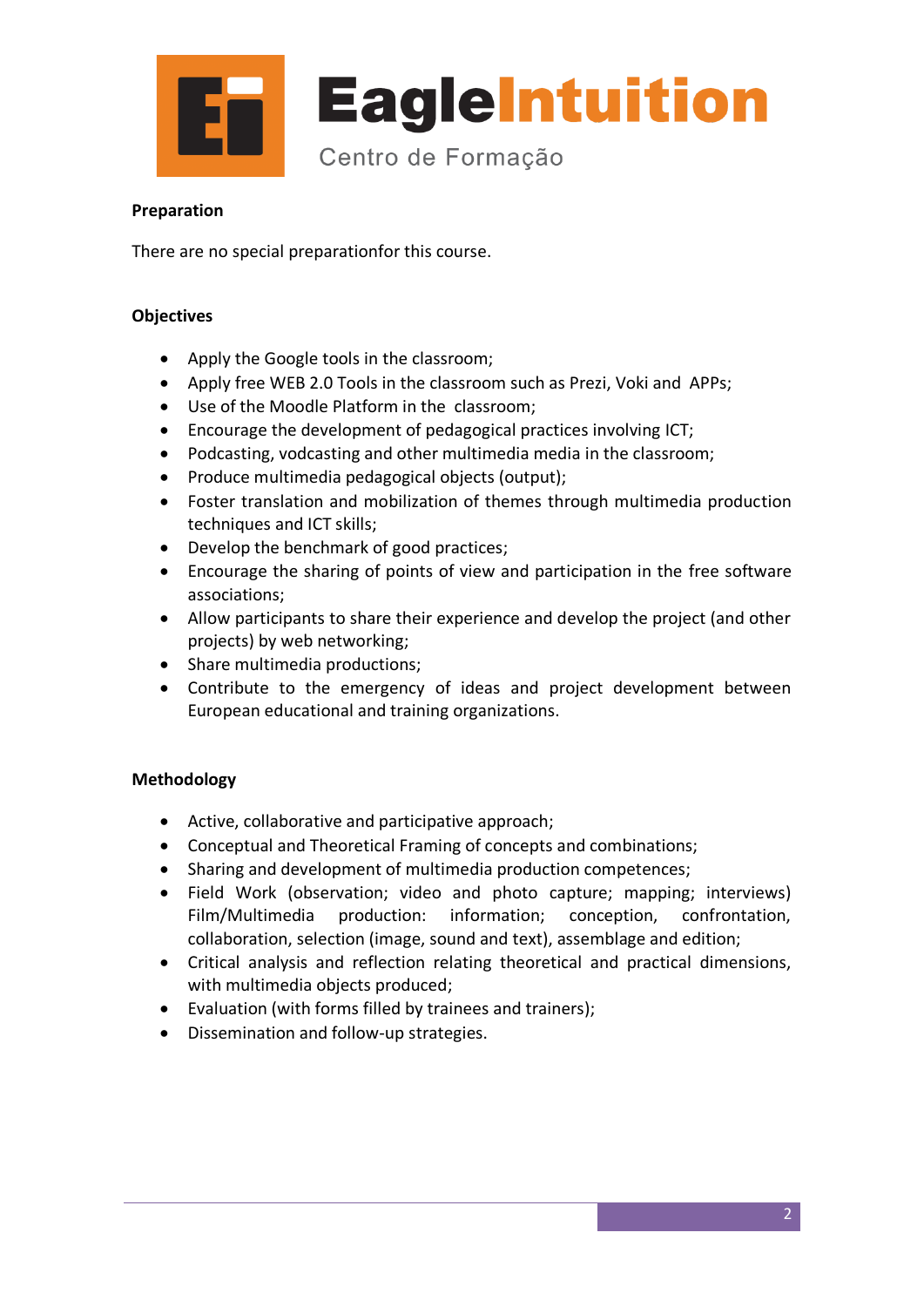

#### **Follow-up**

Allow participants to share their experience and develop the project (and other projects) by web networking.

#### **Actions:**

- Creation of a mailing list;
- Upload of the pedagogical objects and critical approaches;
- Upload of pedagogical object developed by trainees in their own professional contexts using the Pedagogical Kit;
- European Projects Development among participants.

#### **Certification**

- A certificate of attendance is presented to participants at the end of the course.
- Europass Mobility

#### **Cultural events (included in the course fee)**

- Visit to [historic part of Lisbon](http://en.wikipedia.org/wiki/Bel%C3%A9m_%28Lisbon%29) (to filming or/and take photos)
- Visit to the [historic part of Almada](http://en.wikipedia.org/wiki/Almada) (to filming or/and take photos)
- Visit to [Cristo-Rei](http://en.wikipedia.org/wiki/Christ_the_King_%28Lisbon%29) (to filming or/and take photos)
- Visit to [Cacilhas harbor](https://www.google.pt/search?q=cacilhas&biw=1366&bih=609&source=lnms&tbm=isch&sa=X&ei=RgjWVOHuEdHZaqzFgeAN&ved=0CAcQ_AUoAg#tbm=isch&q=cacilhas+rio) (to filming or/and take photos)
- Visit to [Rua Augusta Arch](http://en.wikipedia.org/wiki/Rua_Augusta_Arch) (to filming or/and take photos)
- Special [FADO Dinner](http://en.wikipedia.org/wiki/Fado) (FADO is the Portuguese music, On 27 November 2011, Fado was inscribed in the [UNESCO Intangible Cultural Heritage Lists\)](http://en.wikipedia.org/wiki/UNESCO_Intangible_Cultural_Heritage_Lists)
- Special farewell dinner Portuguese tipic restaurant

#### **COURSE FEE AND FUNDING**

#### **Course Fee (this is a course all included)**

The total course fee of  $\epsilon$  1.250 includes:

- Hotel (6 days)
- All days breakfast (5)
- All days lunch (5)
- All days dinners (5)
- Course material
- Course documents
- Transport during the course